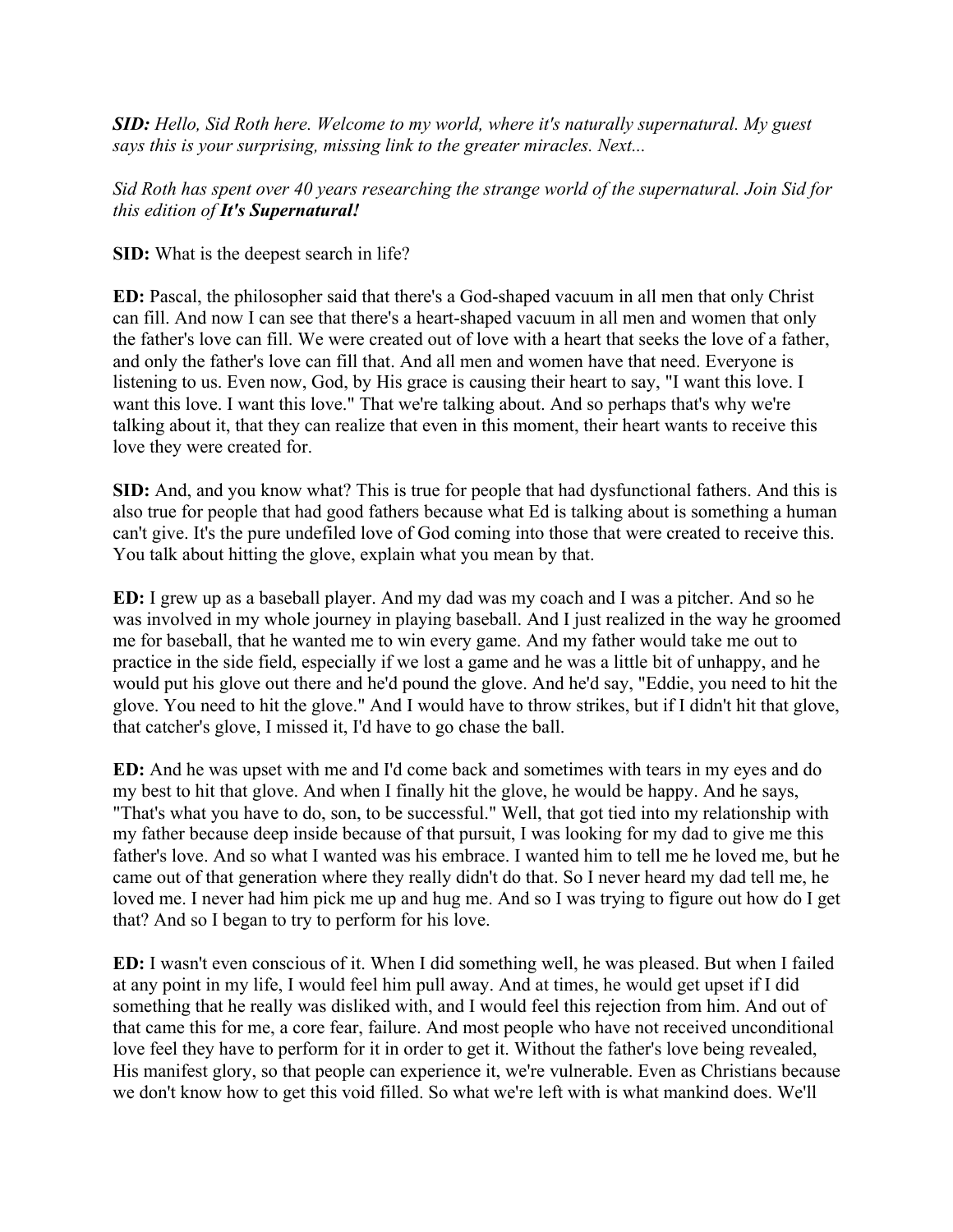try to work for it. Or the other thing is that you might try to fill it with false love, which could be, sex is one of the things or materialism or some kind of substance to fill the emptiness or have to work for it. And that's why the father's love has to be revealed to the church.

**SID:** And you teach that Jesus shows us the way to know the love of our birth father?

**ED:** Yes.

**SID:** What is that?

**ED:** Well, when Jesus came, he was sent by the Father to reveal the Father. John 14:6, "I'm the way the truth, and the life, no man comes to the Father, but by me." Now we're familiar with, "I'm the way the truth, and the life to get saved." But then we did forget the second part that he wants to bring us. This is all so that He can show us the way to the Father. When He came, He started talking about the Father. He was always addressing God, His Father, especially in the gospel of John, unprecedented. And then we learned from Mark in the garden of Gethsemane that he routinely would call Father Abba.

## **SID:** What is Abha mean?

**ED:** Well, Abba is the equivalent at that point, that was a term that children would use with their father in the Jewish culture. Little children, they would call, it was like our papa or our daddy. But it's one of intimacy where you'd be held and experienced that demonstrated love. That's what he said, God wants us to experience that. But Jesus, who was the God man, He also wanted to demonstrate how does a human being experience that love? And we see that at His baptism, when Jesus goes to start His ministry, He goes into the Jordan River, and He's identifying with mankind in those redemptive waters. He doesn't need to be baptized, but that's the beginning of His ministry. So in His humanity, He knows that in order to fulfill His kingdom ministry, He needs the anointing of the Messiah promised, Isaiah 61 for power. But He also knows that He needs the affirmation of His Father because He knows what lies ahead.

**ED:** And that's where we see Jesus come out of the water, and the spirit comes like a dove in this gentleness, but it's also a powerful anointing, the gentleness. I call it the love dove that comes and settles on His heart. And while He's experiencing that in His human heart, simultaneously, the Father speaks these words. And these are His inaugural words over His son. And says, "You are my son. I love you. I am well pleased with you." You might say, "Well, He was the Son of God. It's only natural that the Father would love Him." But what about us? Well, one of the most beautiful passages in the Bible that gives us the promise that we took and experience that is in John 16:27. Jesus has just told His disciples that He's leaving. And then He tells them that they're going to do greater works than He did. And so they all of a sudden, I think have a holy huddle, and they say, did anyone take notes on how He did that?

**ED:** And then they realized that He did so many of His miracles different every time. And then they came to the conclusion. Well, He did it because His Father told Him. So they asked that question, very logical question, "Jesus, when you're gone, will the Father listen to us and answer us and show us what He's doing." And so Jesus answers that very clearly, He says, "In that day,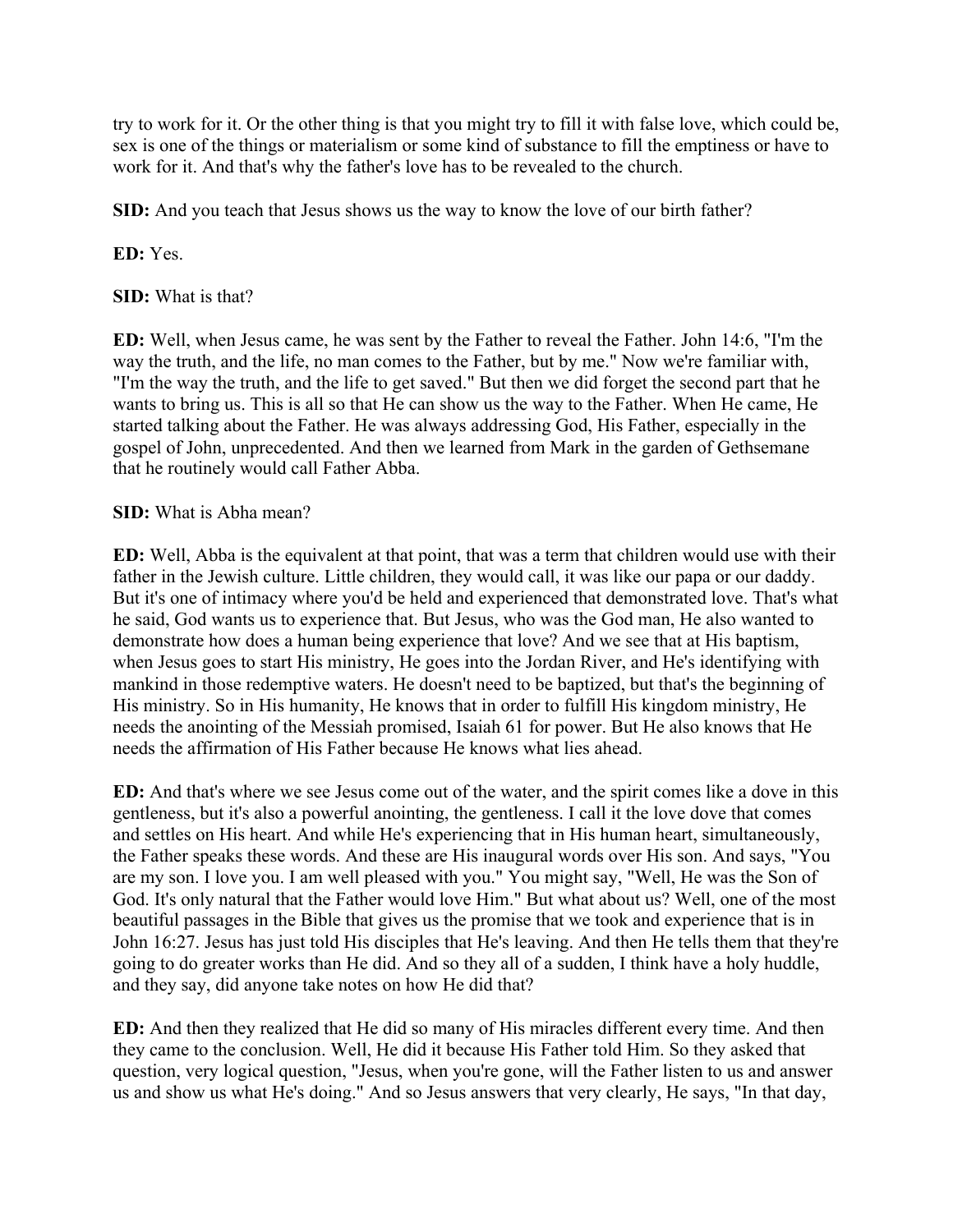you will ask in My name, I will not ask for you. You'll be able to ask the Father yourself because the Father loves you because you have loved Me." When He was leaving, He said, "Don't leave Jerusalem until you receive what the Father promised." And we are familiar with don't leave Jerusalem until you receive power, but they knew that they need the power and the love.

**ED:** And that is what commissioned them, power and love. They moved into empowered love, and that's a key to kingdom ministry. In the future, when we call it a great revival, it's going to be a great outpouring of the power of the Holy Spirit, but a great and greater outpouring of the love of the Father.

**SID:** Tell me about the time that you experienced failure.

**ED:** It was in my core with my dad, but I started to feel experienced failure in my Christian life when I would travel with a man called John Wimber, and the way he would disciple you is he would get up on stage and proclaim the healing ministry of Jesus. And there'd be thousands of people there. And they're saying, "All right, now, if John prays for us, he's the man with the anointing, I get healed." But then John was trying to let people know that, he's not some healing guru that anyone can bring healing by the power of the Holy Spirit. And he was into equipping the saints for healing. He says, "I want to show, I want to demonstrate. So, Eddie."

**ED:** I'm sitting down the front row thinking, this is great. And then I'd have to get up on the stage. And he'd say, "Okay, could I have this person come up that has this blindness?" Now that's a tough one, blindness. So that person would come up and John say, "Eddie, would you go pray for him?" Now when I would have to go pray for that person in front of all those people, my fear of failure, my fear of not hitting the glove was palpable. And I would become so frozen in fear, but I knew that God was faithful. So I'd say, "Father, bring healing," And they would get healed in spite of my inner fears. But those fears got so strong inside of me that in ministry, I was so afraid of failing. It would freeze me. But I realized that Jesus, His fears were disarmed because He knew His Father loved Him. And so I began to say, "Father, Father, I need that love."

**ED:** And then one evening at a pastor's conference, I was in that same place, fearful. And there was something that was happening that made me afraid that I might lose everything in the church of this important person we were sending away left. It was like that little fear of him leaving tied to my bigger fear of failing as a pastor. But it was hardwired to my fear of failing my dad. Hardwired. So I just go, "Well, Father, Father." And on that evening, then all of a sudden, when I prayed that prayer frozen in fear, then all of a sudden, I felt the Spirit come and my body began to tremble. And then I felt light. it was like a burst of light. And then I just remember, it was like, I felt my heart of this frozen fear was like a granite mountain.

**ED:** And all of a sudden it was shattered. I mean, literally shattered. And I felt the power jolt through me. And then I started to weep. And I started to get peaceful while this liquid waterfall was going through me. And I got quiet and I hear this voice, "Eddie, you are my son. I love you. You can never fail in my sight."

**SID:** Birth defects, [inaudible], blind eyes open, severe cluster headaches disappear instantly when they receive the revelation and impartation of the Father's love. I can feel. Many of you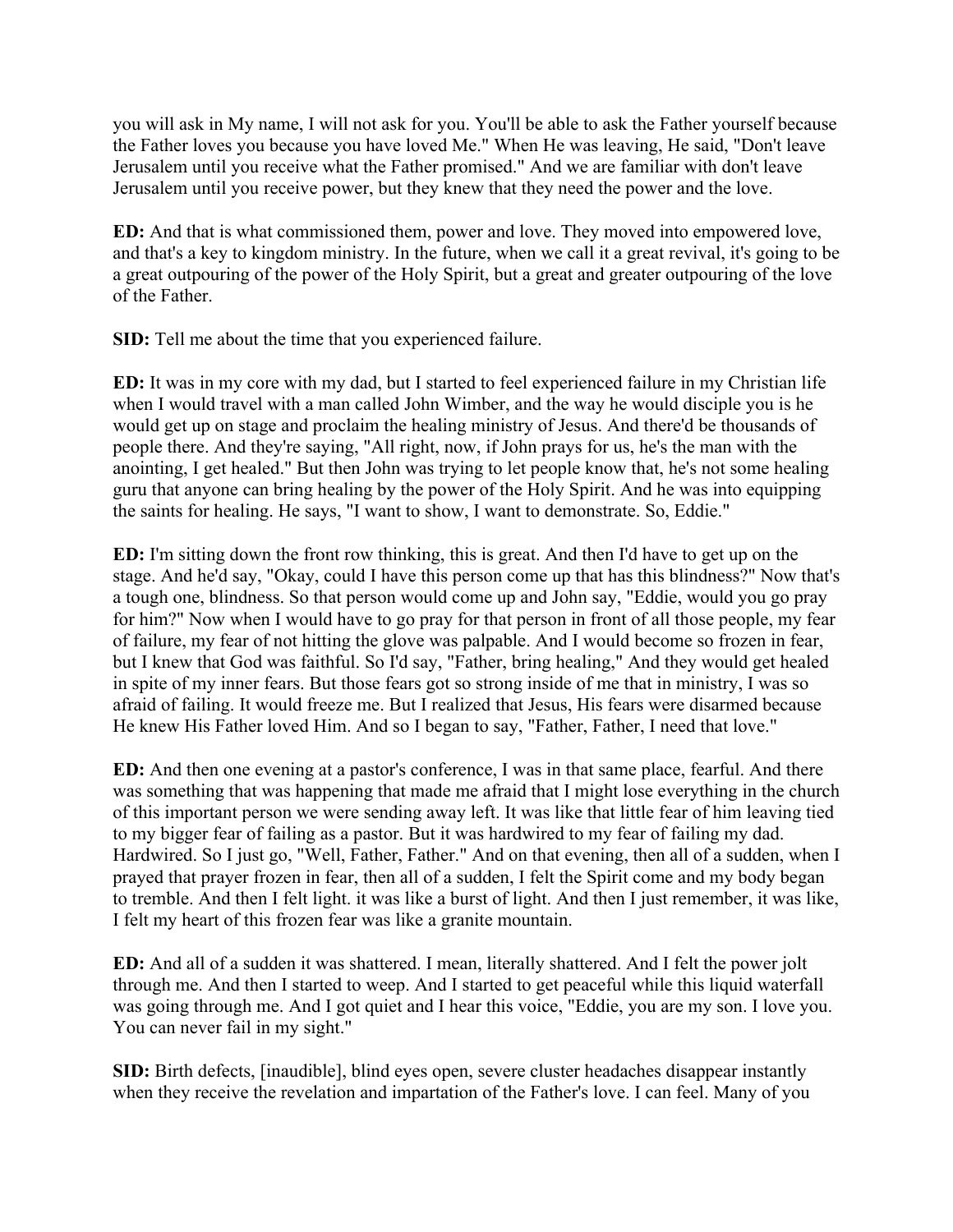aren't feelers. That doesn't mean it's not going on. I can feel the water level if you will, of the love of Father God increasing, increasing... Eddie's a surfer. But this is better than any ocean could ever bring a surfer. This is the real thing we'll be right back.

*We'll be right back to It's Supernatural. [music] [commercial] [music] We now return to It's Supernatural.*

**SID:** Tell me a few people, that as you explain the revelation, got miracles.

**ED:** One of the miracles that really demonstrated to me the connection between the Father's love and healing took place years ago in England. We were praying for healing, John Wimber was leaving the conference said there's healing here for skeletal deformities. And as we were waiting for people to come forward, I saw this woman come forward, middle-aged woman. And I noticed that when she was walking that one shoulder was about two or three inches lower than the other sort of cockeyed. And she came up and wanted prayer. And she said that she was born with the birth defect in the pelvic area. And as a result of that defect, her body was all crooked. One leg was shorter than the other and her shoulder dipped.

**ED:** So we began to pray for her and I got the word rejection. And so I just spoke over her. I break the power of rejection in your life. And when that happened, she was sort of hit by the power of the Spirit, and she falls back on the floor. And so then when I knelt down to pray for her. And I ask her this question, can you remember when you experienced rejection in your life? When she was born, she had a twin sister stillborn, but she was born with these deformities. And so fast-forwarding that when she was five years old, and now she's had to go through all kinds of procedures and that cost the parents a lot of money. And she happened to overhear her father say to her mother in the kitchen. They were frustrated at that point a bit. And they said, "I just don't know why God let that happen. Why He had to let the one daughter had a perfect body die and had to let the one with the defective body live. I just don't know why? Why?"

**ED:** Well, she heard that. And so it felt like such rejection to her. I just simply said, "Could you forgive your father for saying that now?" So she prayed this prayer to forgive her father. And then I prayed for her, "Father, would you bring healing to that wound of rejection? Father, would you heal that emptiness and loneliness and bring healing to the pain in her body?" The powers, her body was trembling, her leg had come out. Then all of a sudden, we could hear snapping. We could hear cracking. We could hear the bones moving. And as that was happening, we could hear her shoulders coming into alignment. And we were blessing what the father was doing. And then we had her stand up and she was perfectly normal. Everything was straight. And I realized the power of love was released the power to break the power of that rejection. It filled the body with love and began to just catalyze through the body of miraculous healing.

**ED:** Well, there was another woman in England and I was teaching out of Luke where Jesus said, "Don't be afraid, little flock, your Father is pleased to give you the kingdom." And this woman came up to me, and this spirit was on her, and she was just feeling love. And her head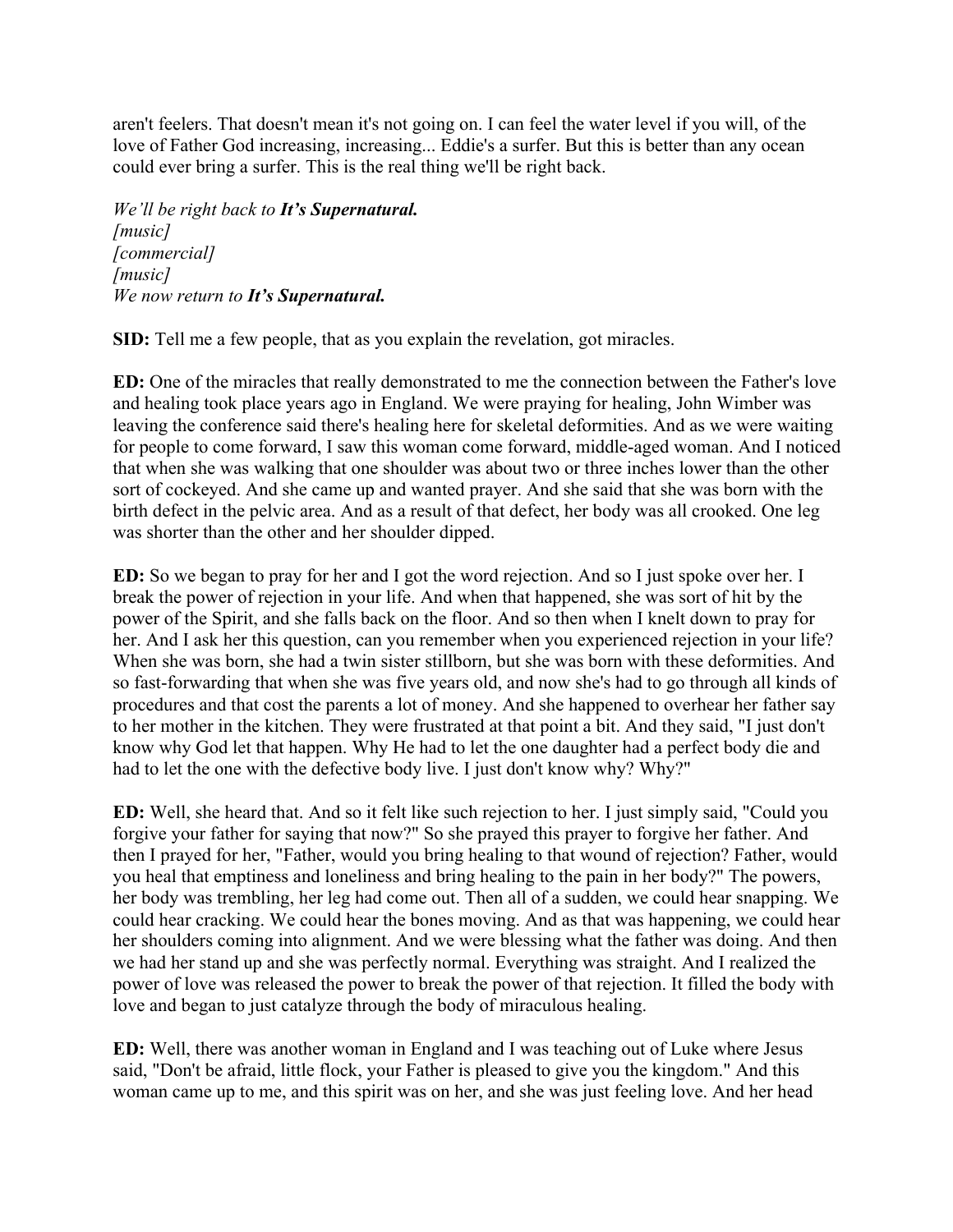was down. And she said, "Oh, thank you. I feel the love. I feel the love. I need the kingdom." And I said, "Well, what would you like from the Father and the kingdom? She lifted up her head and the one eye was completely whited out, closed, one right eye. And she said, "I want my eye to open. I wanted my eye to be healed." And I said, "Let me pray for you." And I put my hand on that eye and I said, "The Father loves you receive healing." And the moment I did that, I moved my hand, and she opened her eye, and the eye was perfectly healed. And she could see. And in that case, I just saw that the Father's love gave her the faith to know she was loved, and she could receive a gift from the Father.

**SID:** I'd like to pray for you right now.

**ED:** Yes.

**SID:** That you would know that you know, that you know the love of God, that your sins are completely wiped away, that you will spend this life with the Messiah, never leaving you or forsaking you, and direct communication through the Messiah to God, the Father that you will know this. Repeat after me out loud. Dear God...

Audience: Dear God...

**SID:** ... I'm a sinner.

Audience: ... I'm a sinner.

**SID:** I'm so sorry...

Audience: I'm so sorry...

**SID:** ... for my mistakes.

Audience: ... for my mistakes.

**SID:** I believe...

Audience: I believe...

**SID:** ... the love of God...

Audience: ... the love of God...

**SID:** ... came in the form of a person, my Messiah.

Audience: ... came in the form of a person, my Messiah.

**SID:** Jesus.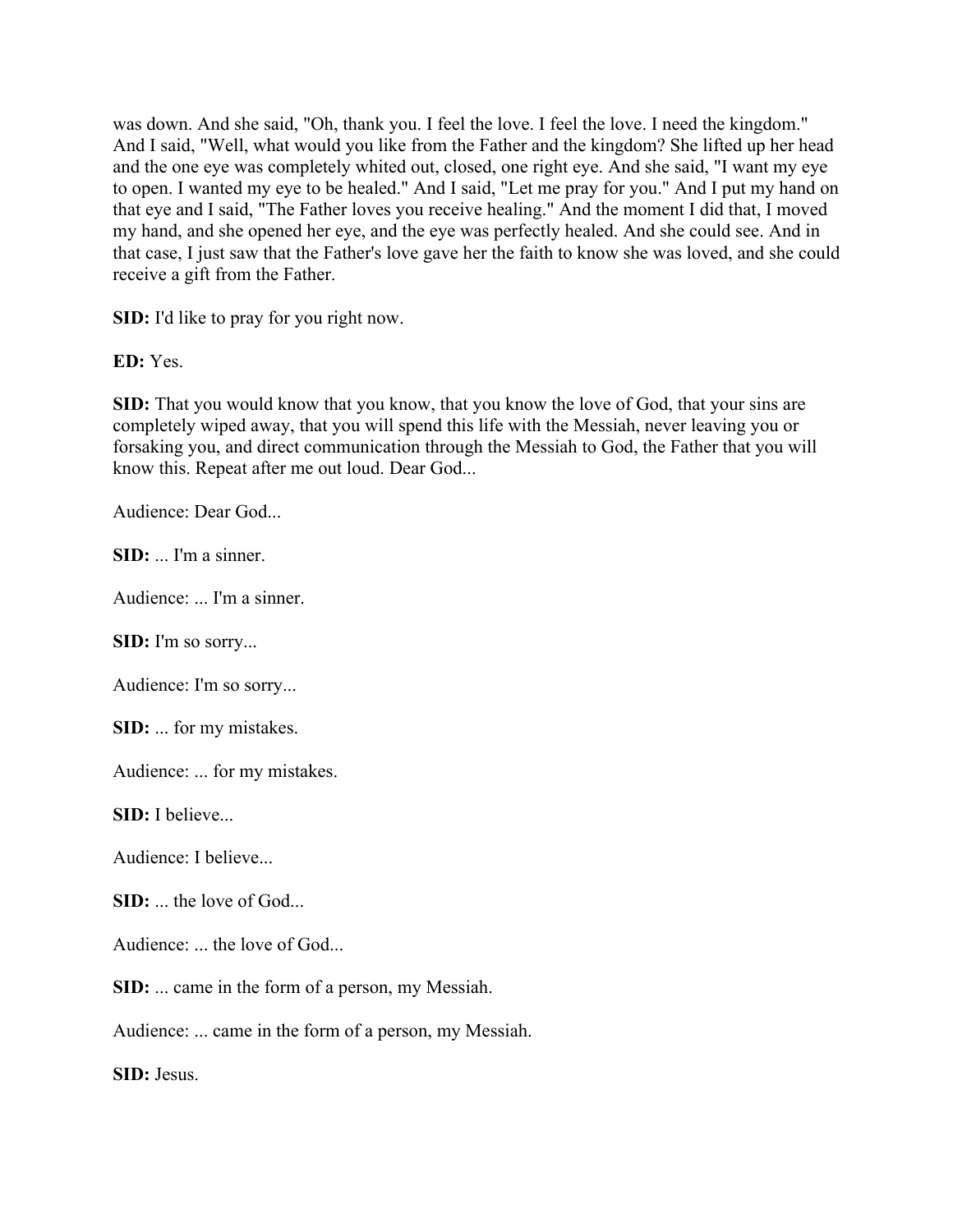Audience: Jesus.

**SID:** And He died for every mistake I made.

Audience: And He died for every mistake I made.

**SID:** And by His blood...

Audience: And by His blood...

**SID:** ... I am clean.

Audience: ... I'm clean.

**SID:** And now that I am clean...

Audience: And now that I am clean...

**SID:** ... Jesus, come and live inside of me.

Audience: ... Jesus, come and live inside of me.

**SID:** Become my savior...

Audience: Become my savior...

**SID:** ... and my Lord.

Audience: ... and my Lord.

**SID:** I want to experience You.

Audience: I want to experience You.

**SID:** Amen.

Audience: Amen.

**SID:** I believe that you can pray for healing and impartation of the Father's love right now. Would you do that? And anything else God raise.

**ED:** Yes. Father, I pray that Your Spirit would descend that You'd open every heart and mind now to receive Your love. Father, I ask for healing power to be released now. Thank You for the anointing that's here. I release it. May Your kingdom come. Father, I pray for healing, for broken hearts. I pray for healing for couples that are contemplating divorce. I pray for people that have just heard the devastating news about cancer, that you would know that your Father loves you